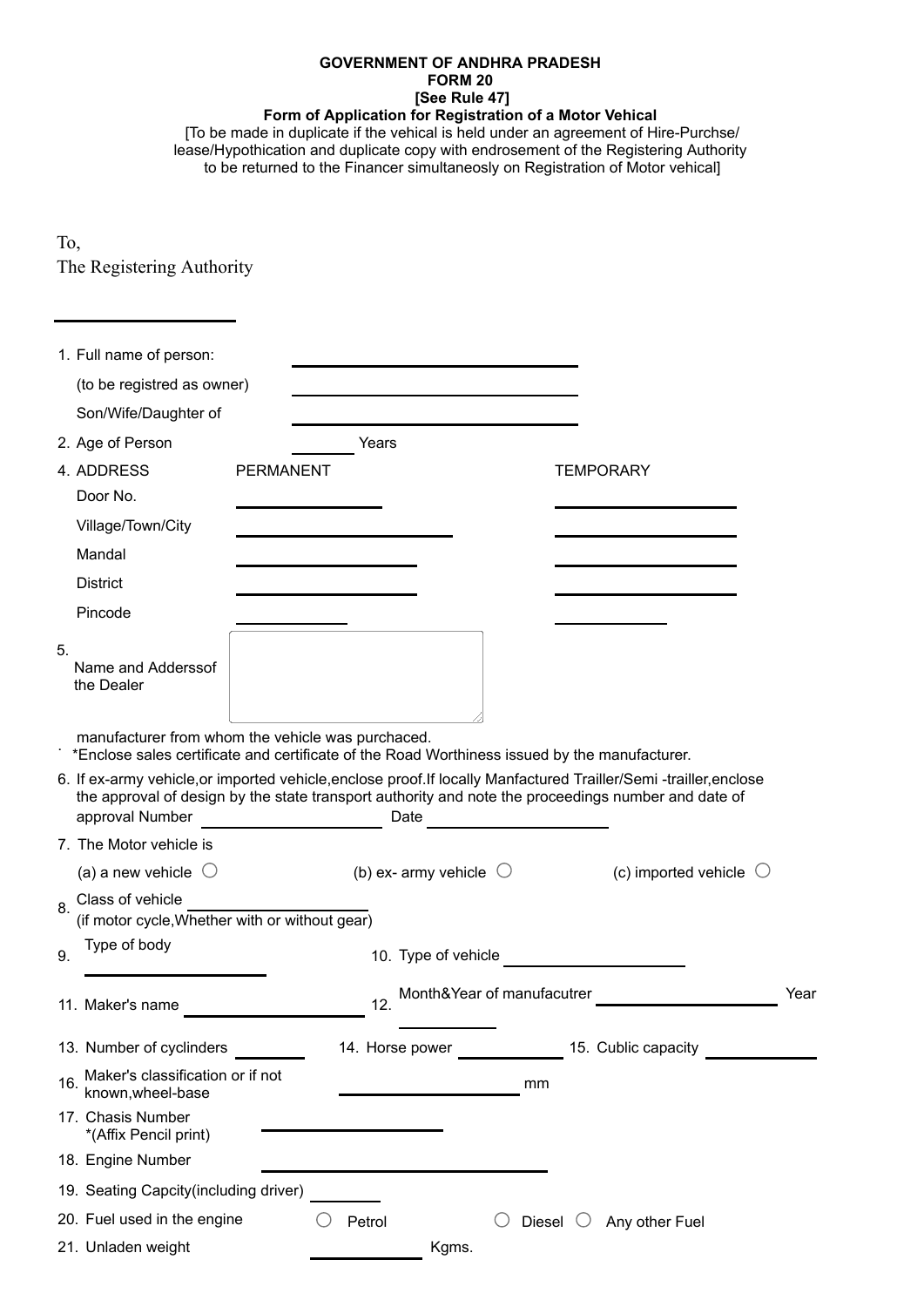|     | 22. Particulars of the previous registration and registered number(if any)                                                                                                                                                                                                                                                                                                                    |       |                                                                                   |                                                                                                                      |  |  |  |
|-----|-----------------------------------------------------------------------------------------------------------------------------------------------------------------------------------------------------------------------------------------------------------------------------------------------------------------------------------------------------------------------------------------------|-------|-----------------------------------------------------------------------------------|----------------------------------------------------------------------------------------------------------------------|--|--|--|
|     | 23. Color or colors of body, wings and front end                                                                                                                                                                                                                                                                                                                                              |       |                                                                                   |                                                                                                                      |  |  |  |
|     | I hereby declare that the vehicle has not been registered in any stae in India.<br>Additional particulars to be completed only in the case of transport vehicles other that motor car.                                                                                                                                                                                                        |       |                                                                                   |                                                                                                                      |  |  |  |
|     | 24. Number, description and size of tyres:                                                                                                                                                                                                                                                                                                                                                    |       |                                                                                   |                                                                                                                      |  |  |  |
|     | (a) Front axle<br><u> 1989 - Johann Barbara, martx</u>                                                                                                                                                                                                                                                                                                                                        |       | (c) Any other axle                                                                |                                                                                                                      |  |  |  |
|     | (b) Rear axle                                                                                                                                                                                                                                                                                                                                                                                 |       | (d) Tandem axle                                                                   | <u> 1980 - Johann Barbara, martxa a</u>                                                                              |  |  |  |
|     | 25. Gross vehicle Weihgt                                                                                                                                                                                                                                                                                                                                                                      |       |                                                                                   |                                                                                                                      |  |  |  |
|     | (a)as certified by the manufacturer<br>kgms                                                                                                                                                                                                                                                                                                                                                   |       | (b) to be the registered                                                          | kgms                                                                                                                 |  |  |  |
|     | 26. Maximum axle weight                                                                                                                                                                                                                                                                                                                                                                       |       |                                                                                   |                                                                                                                      |  |  |  |
|     | (a) Front axle                                                                                                                                                                                                                                                                                                                                                                                | kgms. | (c) Any other axle                                                                | kgms.                                                                                                                |  |  |  |
|     | (b) Rear axle                                                                                                                                                                                                                                                                                                                                                                                 | kgms. | (d)Tandem axle                                                                    | kgms.                                                                                                                |  |  |  |
|     | 27. (a) Overall length                                                                                                                                                                                                                                                                                                                                                                        |       | (c) Overall height                                                                |                                                                                                                      |  |  |  |
|     | (b) Overall width                                                                                                                                                                                                                                                                                                                                                                             |       | (d) Overhang                                                                      |                                                                                                                      |  |  |  |
|     | The above particulars are to be filled in for a rigid frame motor vehicle of two or more axle for an articulated vehicle<br>of three or more axles or, to the extent applicable for trailer, where a second semi-trailer or additional semi-trailer are<br>to be registered with an articulated motor vehicle. That following particulars are to be furnished for each such semi-<br>trailer. |       |                                                                                   |                                                                                                                      |  |  |  |
| 28. | Type of body                                                                                                                                                                                                                                                                                                                                                                                  |       |                                                                                   |                                                                                                                      |  |  |  |
| 29. | Unladen weight                                                                                                                                                                                                                                                                                                                                                                                | Kgms  |                                                                                   |                                                                                                                      |  |  |  |
| 30. | Number, description and size of tyres on each axle                                                                                                                                                                                                                                                                                                                                            |       |                                                                                   |                                                                                                                      |  |  |  |
| 31. | Maximum axle weight in respect of each axle                                                                                                                                                                                                                                                                                                                                                   |       |                                                                                   |                                                                                                                      |  |  |  |
| 32. | The vehicle is covered by a valid certificate of insurance under Chapter XI of the Act.<br>Insurance Certificate No.                                                                                                                                                                                                                                                                          |       | Date                                                                              | Name of the Company                                                                                                  |  |  |  |
|     | Valid from                                                                                                                                                                                                                                                                                                                                                                                    | To    |                                                                                   |                                                                                                                      |  |  |  |
| 33. | The vehicle is exempted from Insurance, the relevant order is enclosed                                                                                                                                                                                                                                                                                                                        |       |                                                                                   |                                                                                                                      |  |  |  |
| 34. | I have paid the prescribed fee of Rs.                                                                                                                                                                                                                                                                                                                                                         |       |                                                                                   |                                                                                                                      |  |  |  |
|     | Note: The motor vehicle above described is                                                                                                                                                                                                                                                                                                                                                    |       |                                                                                   |                                                                                                                      |  |  |  |
|     | i. Subject to hire purchase agreement / lease agreement with<br>ii. Subject to hypothecation in favour of<br>iii. Not held under hire purchase agreement, or                                                                                                                                                                                                                                  |       | <u> 1989 - Johann Barn, amerikan bernama pendadaran pendadaran pendadaran per</u> | <u> 1980 - Johann Barn, mars eta bainar eta bainar eta baina eta baina eta baina eta baina eta baina eta baina e</u> |  |  |  |
|     | Lease agreement or subject to hypothecation                                                                                                                                                                                                                                                                                                                                                   |       |                                                                                   |                                                                                                                      |  |  |  |

Date **Signature or Thumb impression**<br>
Only and the Owner of the Owner of the Owner.

\* Strike out whatever is inapplicable. If the vehicle is subject to any such agreement the signature of the person with whom such agreement has been entered into is to be obtained.